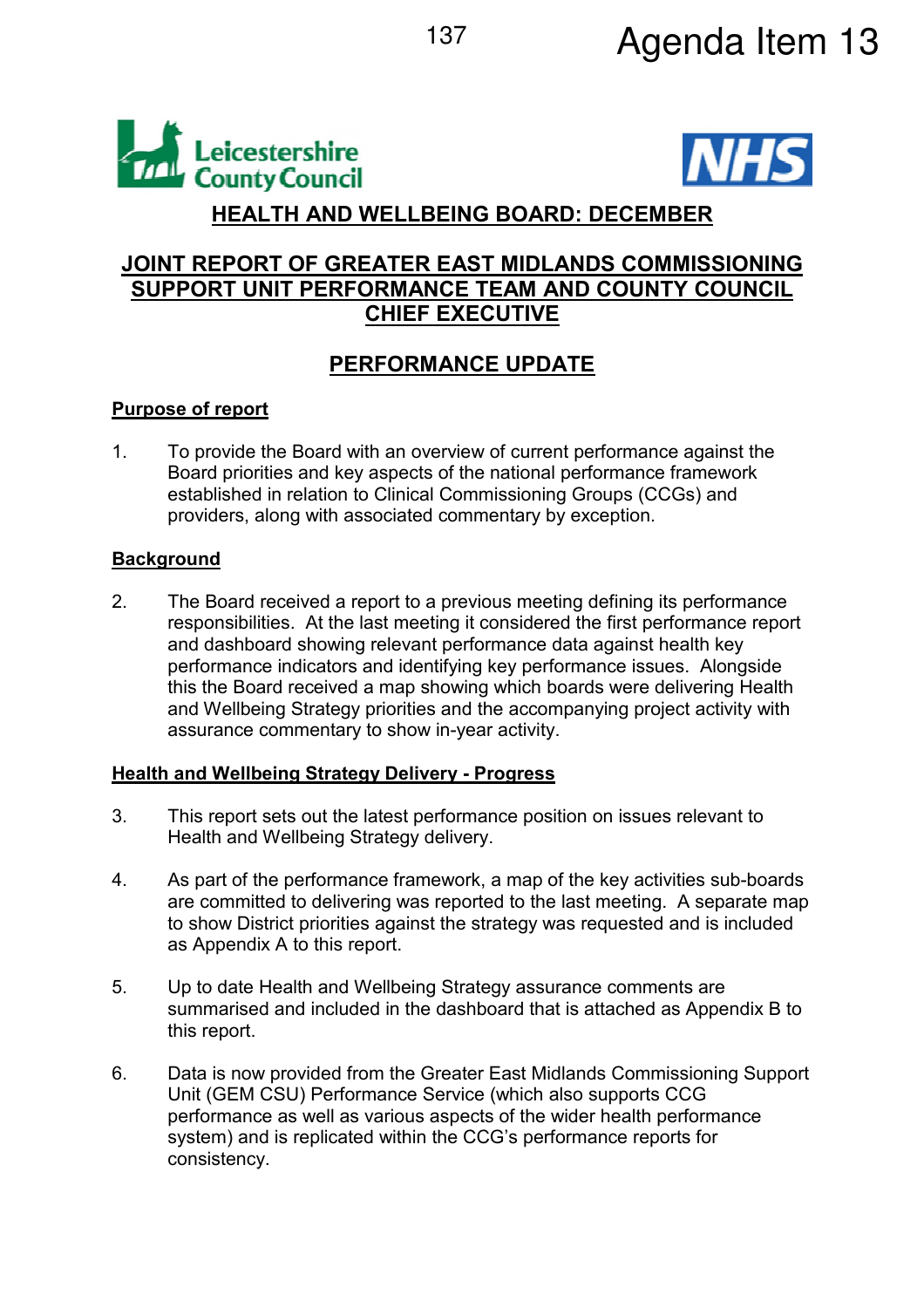**NHS Outcomes Framework -** Sets out the outcomes and corresponding indicators used to hold NHS England to account for improvements in health outcomes.

- 7. A number of indicators in the NHS Outcomes Framework have been populated and are above the baseline or meeting the target for each CCG, these include:
	- Unplanned hospitalisation and emergency admission for ambulatory care sensitive conditions, asthma, diabetes and epilepsy in under 19s; emergency admissions for acute conditions that should not usually require admission and for children with lower respiratory tract infections
	- West Leicestershire (WL) CCG CDIFF incidences
- 8. Infection Control. Incidences of MRSA have been reported for both WLCCG and East Leicestershire and Rutland (ELR) CCG against a zero tolerance. For CDIFF, as at September 2013, there are 50 incidences of CDIFF against a national objective of 74 for ELRCCG. A forecast outturn position is reported of 100 incidences. Collaborative working with the Medicines Management Team has agreed a plan to audit 10 top GP prescribers of antibiotics associated with CDIFF.

**NHS Constitution -** The Constitution sets the rights and pledges that patients are entitled to through the NHS. The performance data below relates to meeting these rights and pledges

### **UHL – August/September 2013 Performance**

9. The indicators within the dashboard are reported at CCG level. Data reported at provider level does differ, and delivery actions indicate where this is a risk.

18 Weeks Referral to Treatment (Data is at CCG level)

- 10. The referral to treatment (RTT) operational standards are that 90% of admitted (to hospital) and 95% of non-admitted patients (out-patients) should start consultant-led treatment within 18 weeks of referral. In order to sustain delivery of these standards 92% of patients who have not yet started treatment should have been waiting no longer than 18 weeks.
- 11. At August 2013, all 18 week targets were achieved. The admitted patient target of 90% is at risk at UHL, and there continues to be concerns at specialty level. Recovery trajectories at specialty level (e.g. Ophthalmology) are being reconfirmed, and commissioners are withholding 2% of the contract value due to non-delivery. A clinical lead for RTT has been appointed at UHL and the National Intensive Support Team (IST) has been commissioned jointly by UHL and Commissioners to provide extra support. Focus is on capacity and demand modelling, a review of UHL's internal policies, and advice on trigger points, with a recovery plan due in November 2013. A third party provider will be providing additional capacity over winter. Ī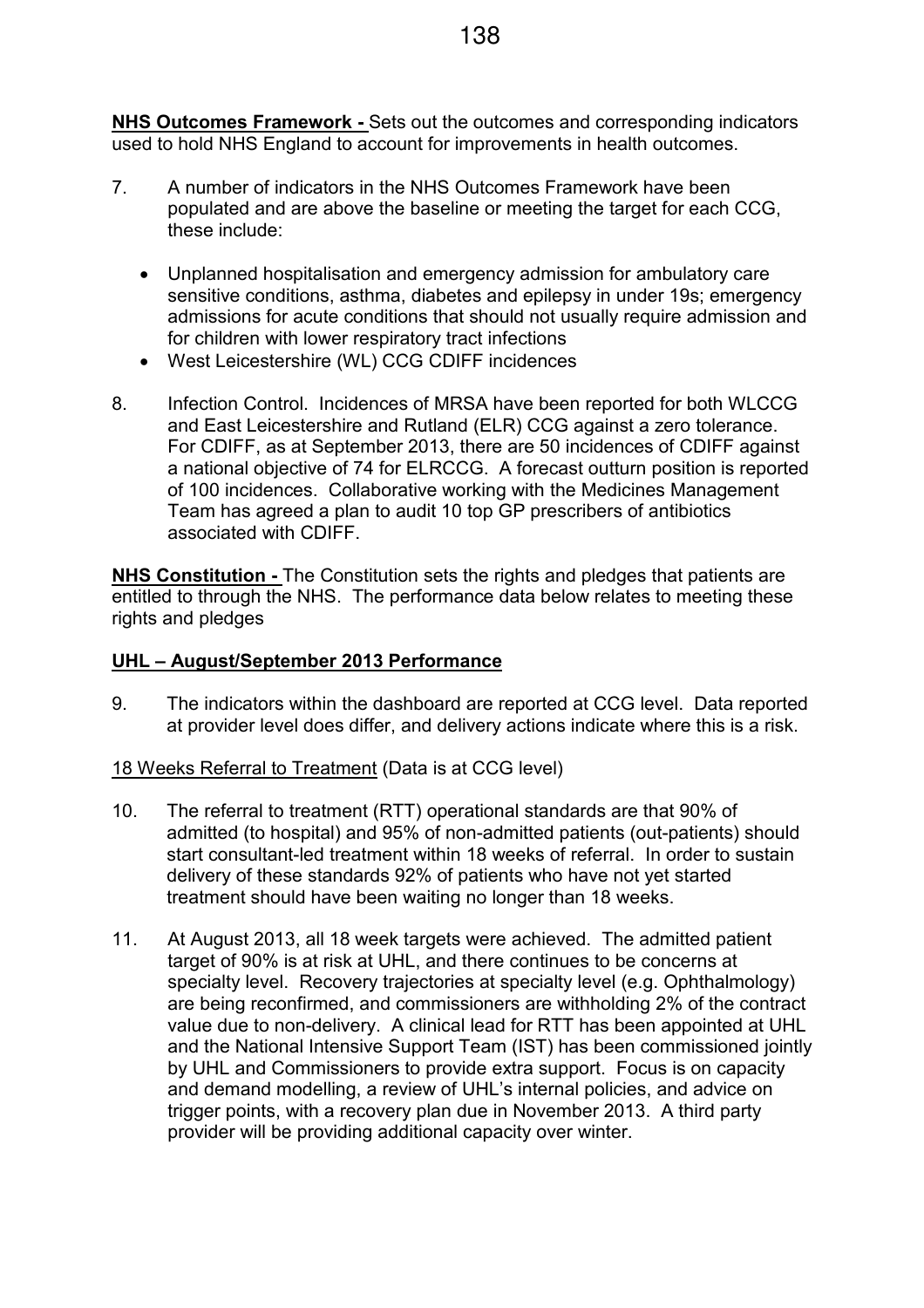#### A and E - 4 Hour Waiting Time

- 12. At October 2013, Accident and Emergency was 86.91%, against a target of 95% for patients to be admitted, transferred or discharged within 4 hours. This shows a slight improvement on June 2013 position of 85.37%.
- 13. UHL and Commissioners have established an Emergency Care Hub at the Leicester Royal Infirmary (LRI) to drive improvements. It has identified the following: minimising inflow; minimising time in the Emergency Department; speeding up access/discharge to the community; stream-lining ward processes to reduce length of stay, earlier discharge in the day and increase availability/capacity of medical beds. This work is closely monitored by the Commissioner led Urgent Care Board. Medium and Long Term Strategies are being established which will form 2014/15 Commissioning Intentions.

#### Ambulance Handovers

14. At September 2013, 14% of handovers between ambulance and A and E took place in over 30 minutes against a zero tolerance. This is a slight improvement on June 2013 position. Commissioners and UHL have agreed that re-investment penalties already levied will be used to support staffing and purchase extra trolleys fitted to Radio Frequency Infrared Devices (RFID) on achievement of the recovery trajectory. A remedial action plan is in place.

#### Delayed Transfers of Care (DTOC)

15. Delays are being monitored in-line with Monitor (the regulatory body for providers), and is reported as the number of patients discharged as a percentage of occupied bed days. As at 03/10/2013, 4.37% were delayed against a national target of 3.5%. Actions are focusing on earlier discharge, increase discharges by 11am to 15% and by 1pm to 30%. This is being considered for inclusion in the 2014/15 contract. A ward level discharge process has been established by a multi-agency integrated team. İ

#### Cancer 62 day waits

- 16. All patients should wait a maximum of 62 days from their urgent GP referral to the start of their appointment.
- 17. At August 2013, West Leicestershire (WLCCG) is achieving the 85% standard with East Leicestershire and Rutland (ELRCCG) reporting 81.3%. This is an improvement on June 2013 position. UHL have achieved 88.2% overall. A dedicated senior manager is in place at UHL. On the day booking for CT scans at UHL and the use of PET scan capacity through a third party has commenced.

#### Cancelled Operations

18. At August 2013, 92.9% of patients were seen against a target of 95%. This is an improvement on June 2013 position. Commissioners have reviewed the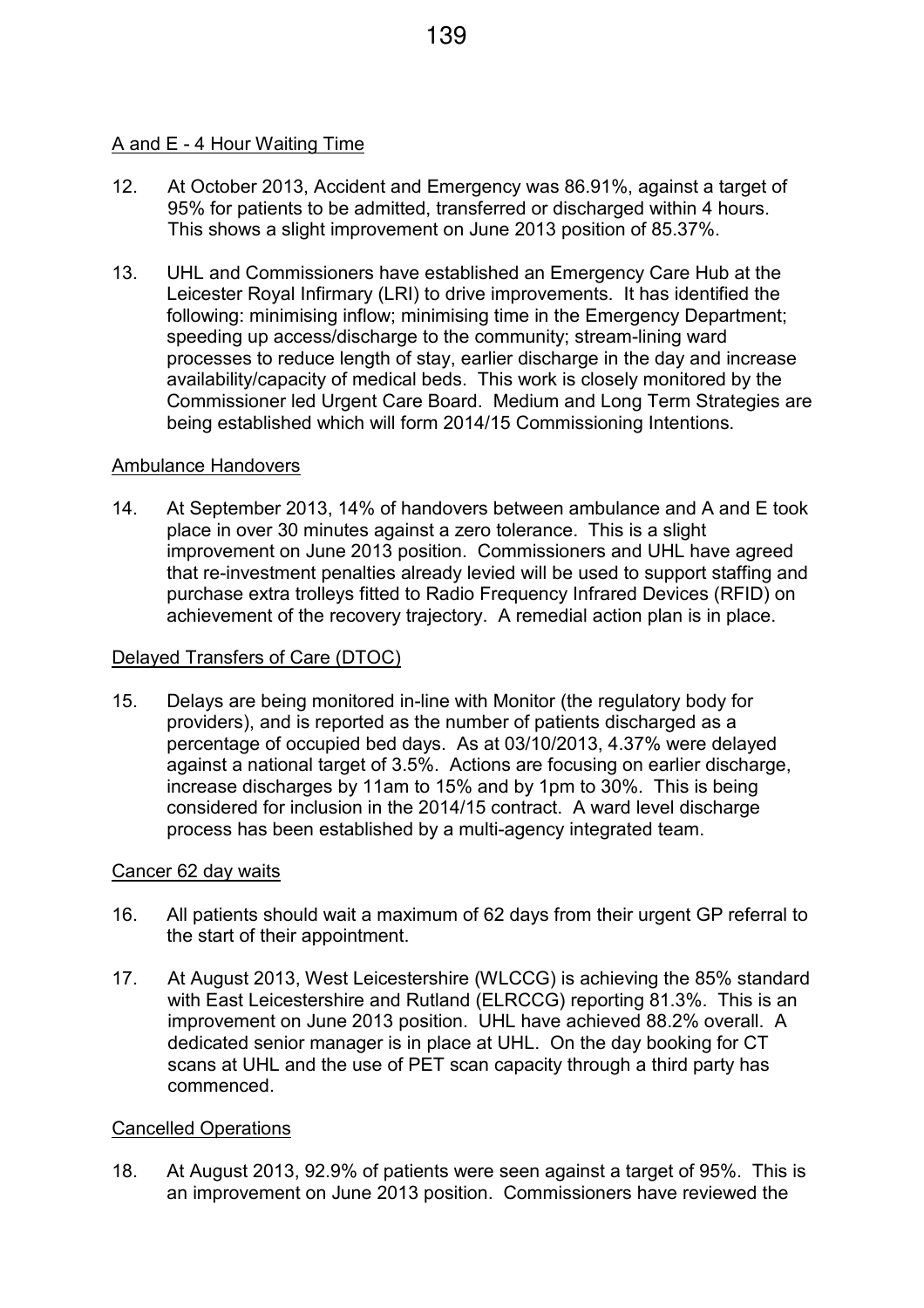recovery plan which currently covers; availability of beds, theatre time/list over-runs, higher priority patients and theatre capacity. At the October meeting with the provider it was agreed that additional plans will be added as appropriate. Further assurance has been sought on the escalation and rebooking procedures and the theatres transformation programme.

### Never Events

19. There have been no additional Never Events reported. These are inexcusable actions in a healthcare setting, the "kind of mistake that should never happen".

### Pressure Ulcers

- 20. Healthcare professionals use several grading systems to describe the severity of pressure ulcers with 4 being the worst grade.
- 21. At August 2013 there had been 37 avoidable pressure ulcers (Grade 3 and 4) against a zero tolerance and there have been 73 (Grade 2) against a zero tolerance. Commissioners issued a contract query on 10 July 2013 for discussion on 23 July 2013. An action plan for 2013/14 has been refreshed and agreed by Commissioners. We are looking for sustained improvement and working with UHL to agree what this will entail.

### Safety Thermometer

- 22. The NHS Safety Thermometer is a local improvement tool for measuring, monitoring and analysing patient harms and "harm free" care.
- 23. At August 2013 (YTD) 2013, 93.52% of patients are harm free against a standard of 95%. The number patients who are harm free have remained constant on June 2013 position. This is in-line with the national position.

## **EMAS**

### Ambulance Response Times

- 24. At September 2013, Category A (8 minutes) Red 1 for EMAS is 72.55% and Category A Red 2 is 72.99% against a target of 75%. and Category A (19 minutes) EMAS is 93.70% against a target of 95%. Red 1 and Red 2 position has deteriorated from June 2013 position. A Risk Summit was held with NHS England's Area Team and EMAS in October 2013. A new interim Chief Executive is now in post.
- 25. Data is now available at CCG level. This is as follows for September 2013:
	- Red  $1 WL$  65.68% & ELR 63.85% (Target 75%)
	- Red  $2 WL$  67.8% & ELR 62.82% (Target 75%)
	- Cat 19 WL 93.05% & ELR 90.06% (Target 95%)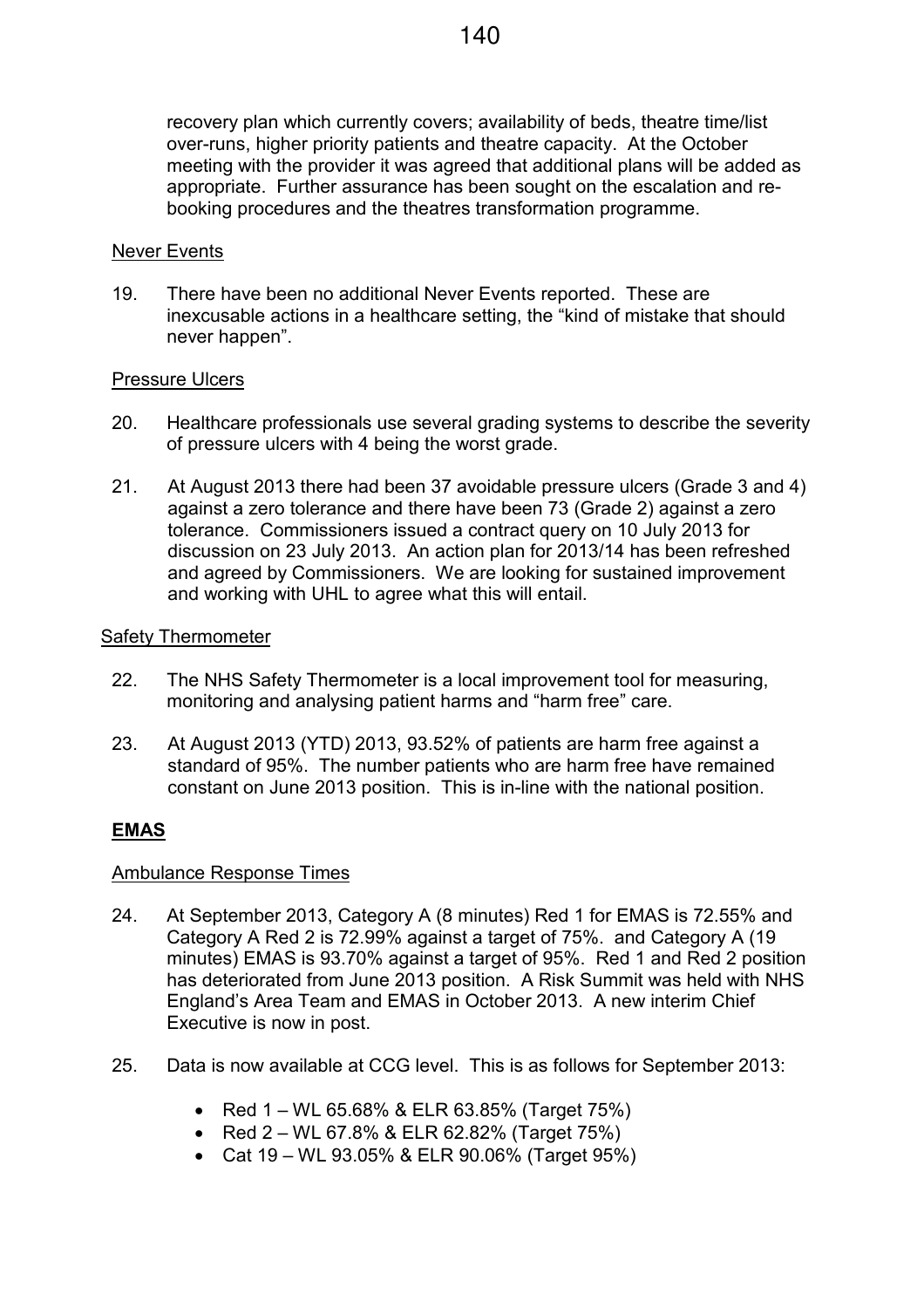### **Health Checks**

26. The number of the population eligible for health checks, across the two CCG areas is 204,873. The aspiration for health checks is to offer them to 20% of the eligible population for 2013/14 financial year. This equates to a target of 40,974. In quarter two, the year to date figures show 23,577 health checks were offered. Year to date this is 11.5% of the aspiration so is on track for delivery by the end of the year. Of the 23,577 people offered, 12,751 health checks were delivered. This equates to 53.9% delivered, this is short of the 65% aspiration but better than the average for England and in line with other East Midlands authorities.

## **CCG Local Priorities**

## **West Leicestershire CCG**

#### Reduction in Emergency Admissions from Care Homes

27. As at August 2013, there have been 928 admissions against a 645 baseline. From 01/11/2013, LPT who are delivering the service will be using the quality profile in the first cohort of homes to assess their needs with a view to creating individual action plans.

### **East Leicestershire CCG**

Transient Ischaemic Attack (TIA) (mini-stroke) - Increase in people who are scanned and treated in 24 hours

28. As at September 2013, 66.9% against 70% target. Performance has improved significantly with fluctuations being due to small numbers.

### **Recommendations**

- 29. The Board is asked to:
	- a) note the progress made to date in developing the performance framework alongside reporting arrangements to support the Board's role; and
	- b) note the performance summary and issues identified this quarter and actions planned in response to improve performance and comment on any issues the Board feel require greater exploration or action.

### **Officers to Contact**

Sarah Cooke - GEM CSU Health Performance Lead Lisa Rawling - Performance Manager (Health) Kate Allardyce – CCG Performance Manager Andy Brown - County Council Performance Lead